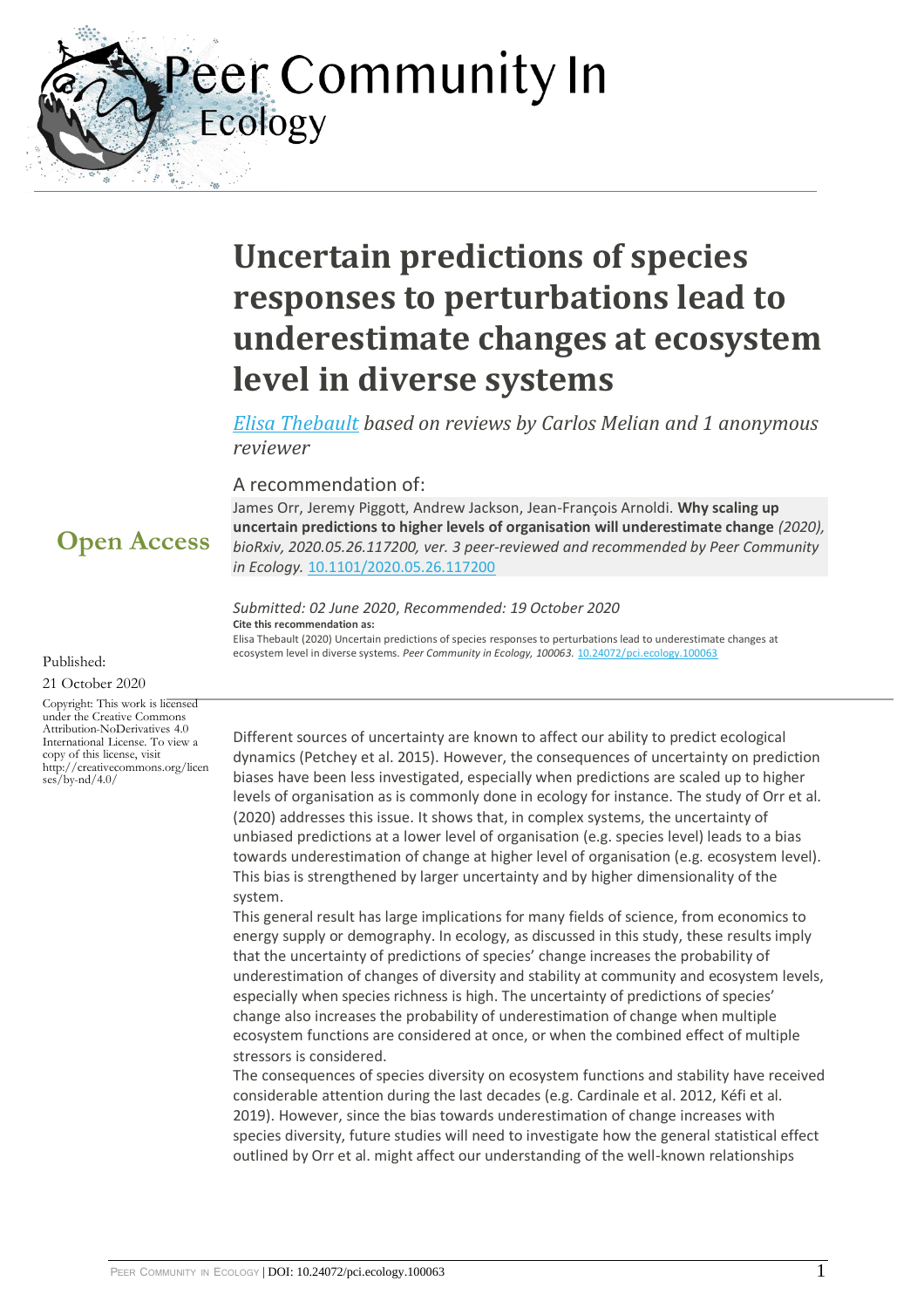

between species diversity and ecosystem functioning and stability in response to perturbations.

#### **References**

Cardinale BJ, Duffy JE, Gonzalez A, Hooper DU, Perrings C, Venail P, Narwani A, Mace GM, Tilman D, Wardle DA, Kinzig AP, Daily GC, Loreau M, Grace JB, Larigauderie A, Srivastava DS, Naeem S (2012) Biodiversity loss and its impact on humanity. Nature, 486, 59–67. <https://doi.org/10.1038/nature11148>

Kéfi S, Domínguez‐García V, Donohue I, Fontaine C, Thébault E, Dakos V (2019) Advancing our understanding of ecological stability. Ecology Letters, 22, 1349–1356. <https://doi.org/10.1111/ele.13340>

Orr JA, Piggott JJ, Jackson A, Arnoldi J-F (2020) Why scaling up uncertain predictions to higher levels of organisation will underestimate change. bioRxiv,

2020.05.26.117200. <https://doi.org/10.1101/2020.05.26.117200>

Petchey OL, Pontarp M, Massie TM, Kéfi S, Ozgul A, Weilenmann M, Palamara GM, Altermatt F, Matthews B, Levine JM, Childs DZ, McGill BJ, Schaepman ME, Schmid B, Spaak P, Beckerman AP, Pennekamp F, Pearse IS (2015) The ecological forecast horizon, and examples of its uses and determinants. Ecology Letters, 18, 597– 611. <https://doi.org/10.1111/ele.12443>

### *Reviewed by anonymous reviewer, 2020-10-07 06:16*

My comments and issues have been solved. I think the manuscript has been improved and I am happy to recommend it.

## **Revision round #1**

*2020-08-24* Dear authors,

I have now received two reviews of your manuscript. Both reviewers and I are in agreement that this is an interesting study considering how scaling up uncertain predictions of individual properties in complex systems affects the estimation of system-level properties. The results have important implications in ecology as well as in other research disciplines. However, several issues have been identified which, in my views, require revision before recommendation. Such revised contribution would need to address all of the reviewer comments. In particular, reviewer #1 raises an issue regarding the assumptions on the specific distribution of the "error" used in the mathematical derivation. In addition, reviewer #2 highlights several points that would deserve to be further clarified and discussed (e.g. further discussion of the implications of the results for other research areas, including consequences of intraspecific variations).

In addition to the comments of the reviewers, I have a few additional suggestions to help improve the clarity of the manuscript:

- Figure 2: When reading first the manuscript, I didn't understand the meaning of the blue and red circles in this figure, and globally this figure is rather difficult to understand. This part only becomes clear when reading the next section with Figure 3. I would suggest either removing this figure, or simplifying it by summarizing more the main steps and goals of the approach taken in the manuscript (as an illustration for the end of the introduction).
- Box 1 is very useful but it is cited only rarely in the text. I think further reference to this box would be very helpful to remind readers of critical steps and definitions of the approach (e.g. how change is measured at the system level in the geometrical approach).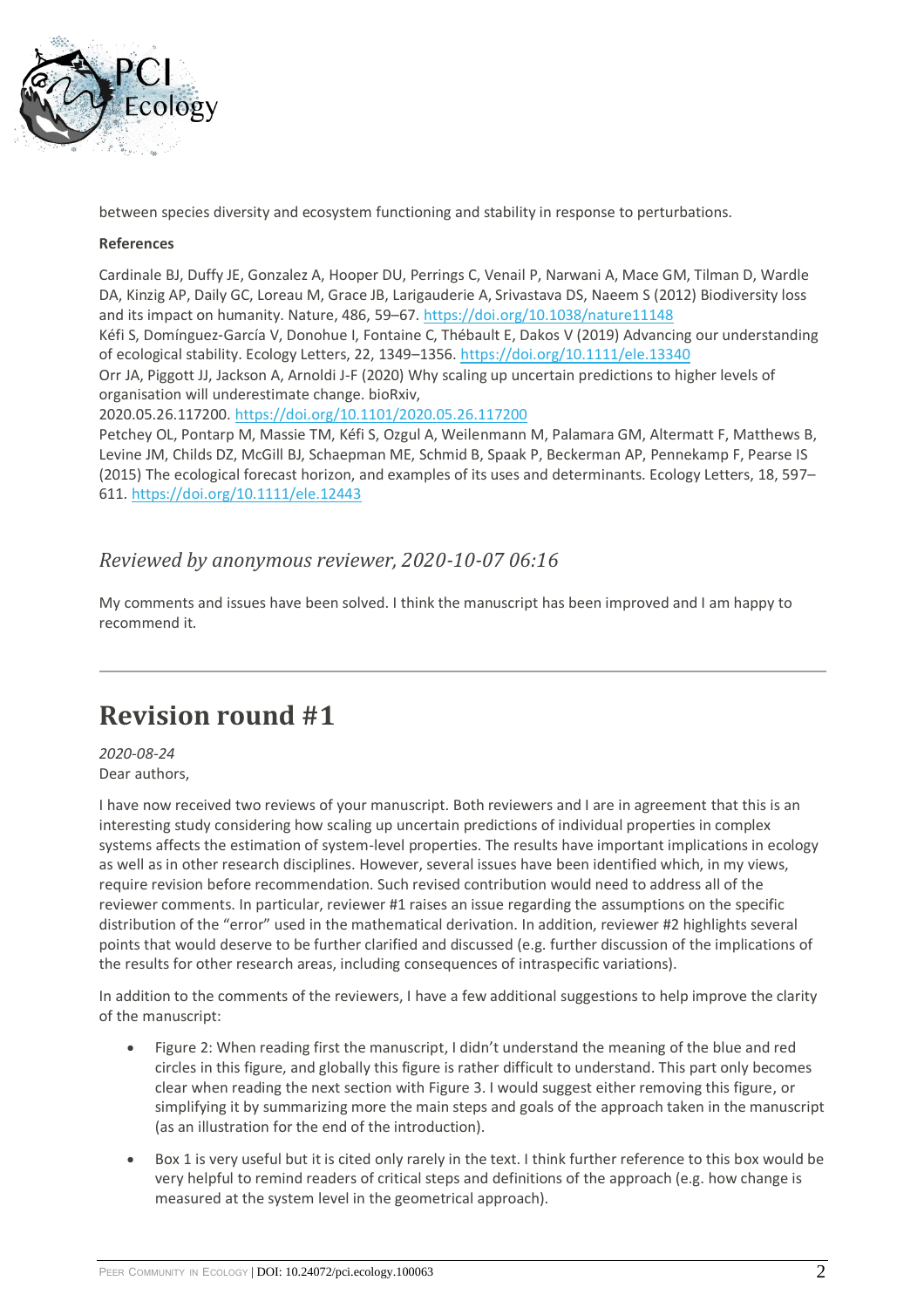

- Legend of Figure 3: in (c), please explain what corresponds to x and y in the equation and what it means (i.e. expected relationship between error and underestimation as derived from equation 4). From what I understood, the dashed red lines and the black points correspond to (mean – sd) and (mean + sd) and not to the values of the variances. This needs to be clarified. In addition, I would also explain that "underestimation" refers to the relative magnitude of underestimation as defined in equation (2).
- Legend of Figure 4, "The variance around the mean expectation was accurately predicted using the IPR instead of species richness": I would explain why more clearly in the text. Indeed, if the variance around the mean expectation was well predicted by species richness, we would have the same variance in the two studied cases of biomass distribution as they have the same number of species.
- Line 442 page 21: "we still see below"
- Line 470 page 23: "probability of underestimation" instead of "probability of synergism"
- Examples page 25: it is not fully clear how these examples are related to what is presented in the main text, this would need to be clarified. More globally, I think the appendices could be linked a little more clearly to the main text.
- Appendix page 29: This is not fully clear how the different aggregate functions are defined here. For instance, do they depend on species biomass or on other species properties? This point would deserve to be explained in the main text too.

I am looking forward to seeing your revised manuscript addressing the reviewers' comments, along with a point-by-point response.

Best wishes, Elisa Thébault

*Preprint DOI:* [10.1101/2020.05.26.117200](https://doi.org/10.1101/2020.05.26.117200)

### *Reviewed by anonymous reviewer, 2020-07-20 08:41*

Review of "Why scaling up uncertain predictions to higher levels of organisation will underestimate change" by James Orr, Jeremy Piggott, Andrew Jackson, and Jean-François Arnoldi

In their manuscript, the authors argue that scaling up individual properties of complex systems to a systemlevel properties will necessarily result in an underestimation. The authors show that this effect is dimension dependent and they argue that in general the dimension should be computed as the inverse participation ratio. It is a well-written manuscript and, especially, I find the geometric approach very intuitive. I think this result deserves a recommendation in PCI.

I have one major comment that the authors should first address. I do not think that the result applies to any type of "error"; they should be an implicate assumption about the "error" that the authors have to make explicit. I arrive to this conclusion as in general in probability theory we cannot switch between taking the expectation of a random variable and an arbitrary function, i.e. in general  $f(E(x))$  is not equal to E ( $f(x)$ ). For example, let us assume  $x \sim$  Uniform distribution between -1 and +1 and f(x) =  $x \sim$  2. Clearly, E(x) =0, but E (x $\sim$ 2)  $> 0 = (E(x))^2$ . So equations (4), (5), (7) and the mathematical derivation in the appendix work only for specific assumptions on the distribution of the "error". Stated as it is, they are simply wrong. The authors have to find under which assumption their mathematical derivation works and make it explicit in their manuscript. I guess the assumption is an independence assumptions between the "error" between, i.e., they may have to be i.i.d. distributed. I also find the authors should provide more mathematical reference justify their mathematical derivation.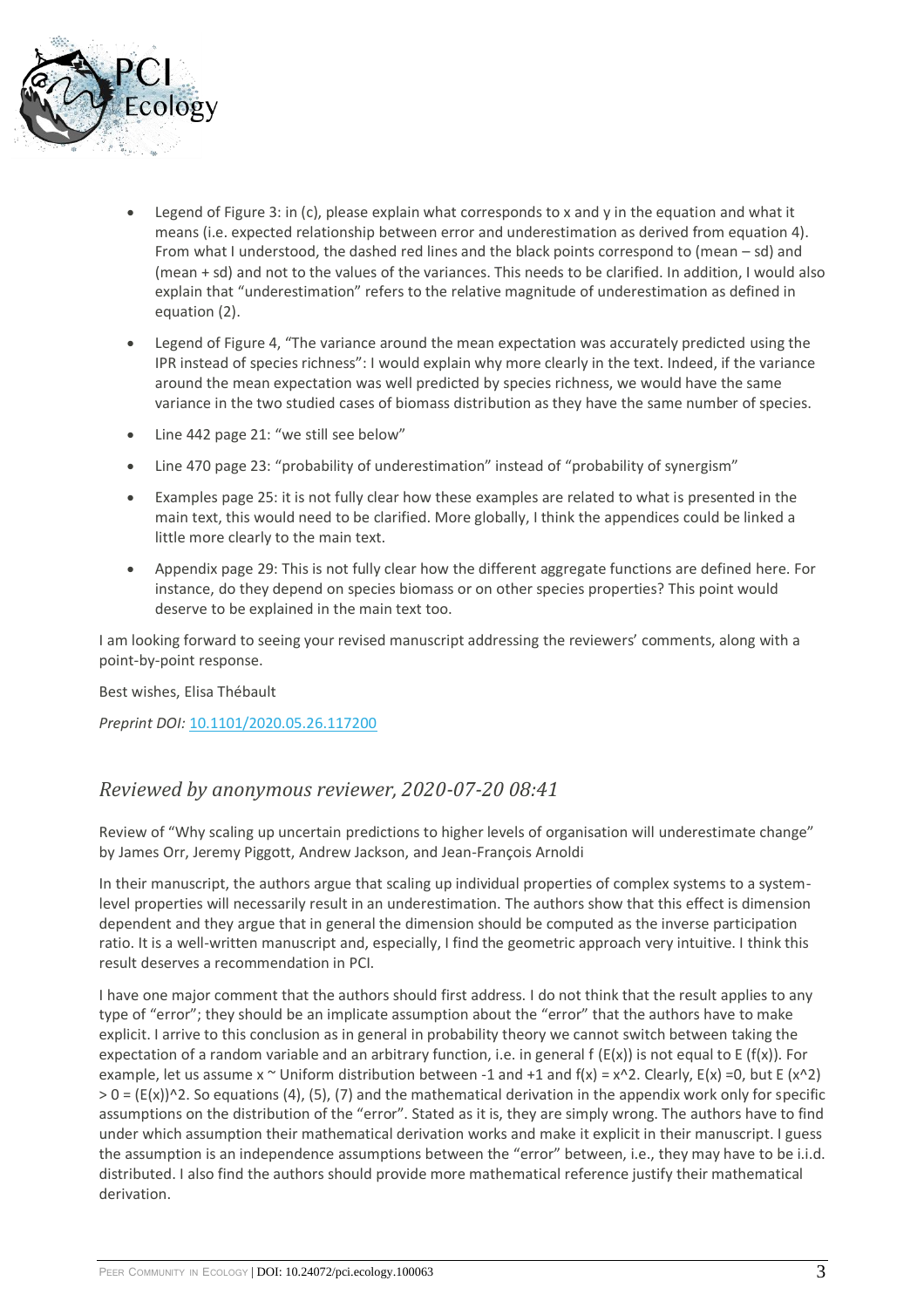

## *Reviewed by [Carlos Melian,](https://ecology.peercommunityin.org/public/viewUserCard?userId=35) 2020-08-21 13:41*

Authors develop a framework to quantify the underestimation of the magnitude of a system level change when scaling up from species-level to ecosystem function (i.e. aggregated biomass). Authors argue that underestimation -- and uncertainty -- grow with the system dimensionality, with dimensionality not meaning more constituent species, but more diversity (i.e., diversity metrics like the inverse participation ratio or Hill numbers) -- The explanation from authors is based on the geometric observation that in high dimensions there are more ways to be more different, than ways to be more similar. Authors provide a linear and nonlinear approx. to proof this statement. They go deeper to explain that nonlinearility controls the sensitivity to underestimate upscaled predictions. Authors make a connection to stressed ecosystems: there will be bias towards synergism when multiple stressors predictions are scaled up to higher levels of organization.

Authors apply underestimation at two levels in ecology -- biomass to diversity. Could the message be that the higher the dimensionality, for example from species to intraspecific or even to intraorganismal level for large populations or communities, the higher the underestimation of system change at these high dimensionality levels? What do authors think about generalizing (or discussing) their method to any number of levels? As authors notice in Box 5, this topic is important in many disciplines. I is relevant to any field of science that contains two or more levels each containing variance, and variance at intraorganismal and intraspecific levels might contain additional dimensions, like the number of traits or trait arquitecture of individuals. Overall, with the increasing resolution of data in ecology, usually containing individual level data, accounting for uncertainty to quantify the bias in the mean field approaches is key, especially in the context of management of large ecosystems. Authors should emphasize more how the nature of ecological and other's disciplines data is challenging our understanding of uncertainty when accounting not only for 2 but for many levels. This relates to Box 2 -- All these disciplines contain individuals varying in phenotypes, strategies and so on. Yet these heterogeneities within species are just ignored across disciplines. Are authors assuming all diversity metrics are based in mean field phenotypic distributions containing low variance? Why is this so?

### Comments

Authors refer to "multidimensional system" to a system containing a species-rich ecosystem -- do authors implicitly assume that each species increases ecosystem dimension in one? Why? Does this imply that all species living in a species-rich ecosystem make a perfect partition of one dimension per species? Please clarify.

Authors emphasize their method predicts the generation towards non-additive synergism -- They use a geometric method to proof this statement yet the processes underlying diversity metrics can be different while the diversity metrics per se might remain similar -- For example -- rapid negative frequency dependent resource selection increases fitness of rare types, increasing the number of coexisting types within a species. This mechanism also balance species abundances and increases diversity. The mechanism of positive frequency dependent resource selection has the opposite impact, reducing intraspecific diversity while the mean types and the diversity metrics can be the same than in the previous case. How do authors think two opposite processes at intraspecific level change dimensionality (and uncertainty) at the diversity metrics level? Do these two processes provide alternative bias towards synergism and antagonism? For example, can this be tested exploring two different selection regimes using the simulated communities of Fig 5? Please clarify.

## *Author's reply:*

### Dear Recommender,

We thank you and the reviewers for their thorough and helpful comments.